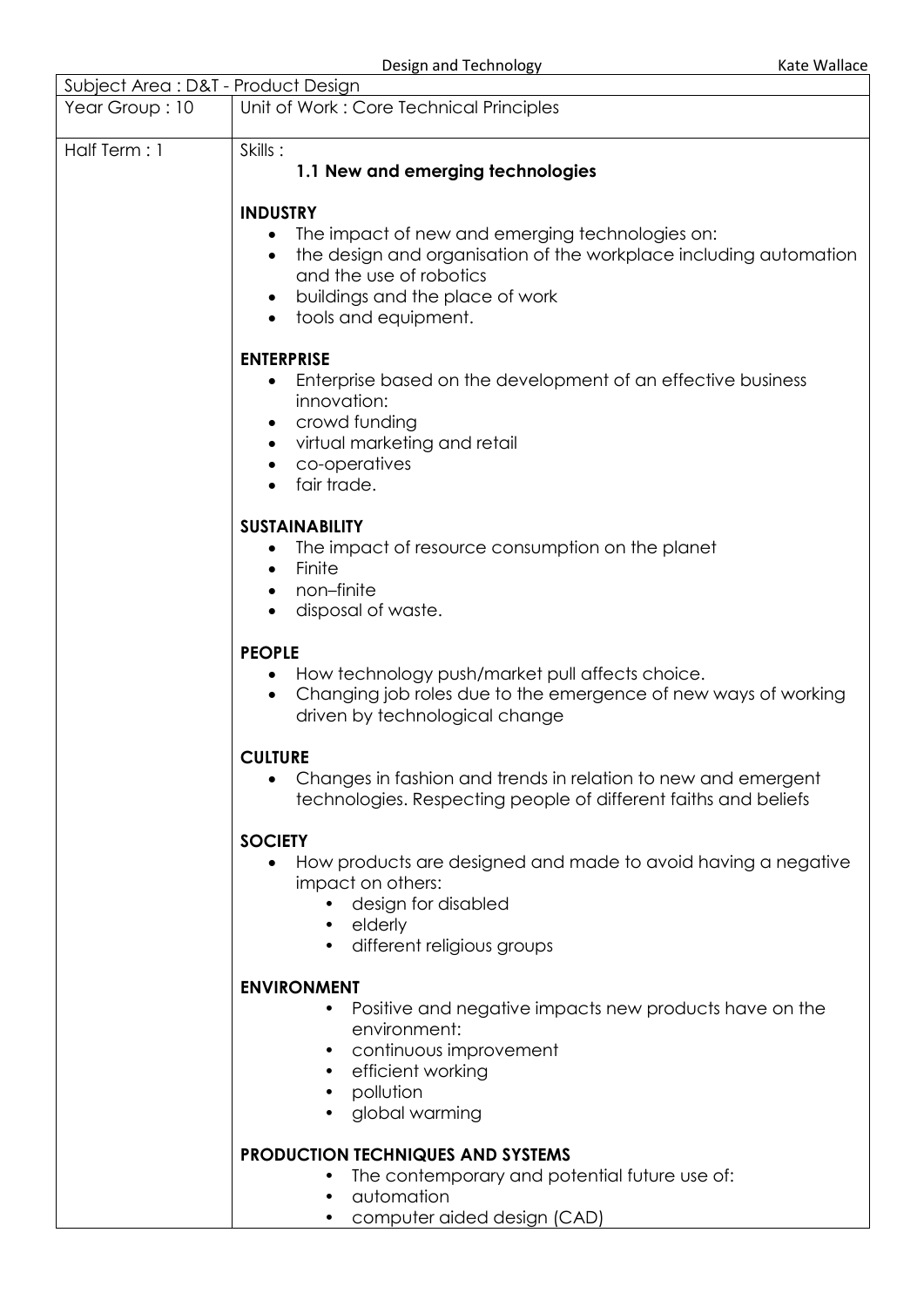|  | Design and Technology |
|--|-----------------------|
|--|-----------------------|

|                                                 | computer aided manufacture (CAM)<br>flexible manufacturing systems (FMS)<br>just in time (JIT)<br>lean manufacturing                                                      |  |
|-------------------------------------------------|---------------------------------------------------------------------------------------------------------------------------------------------------------------------------|--|
|                                                 | <b>HOW THE CRITICAL EVALUATION OF NEW AND EMERGING TECHNOLOGIES</b><br><b>INFORMS DESIGN DECISIONS?</b>                                                                   |  |
|                                                 | That it is important to consider scenarios from different<br>perspectives and considering:<br>planned obsolescence<br>design for maintenance<br>ethics<br>the environment |  |
| Reasons behind order of topic in this half term |                                                                                                                                                                           |  |
|                                                 |                                                                                                                                                                           |  |
|                                                 |                                                                                                                                                                           |  |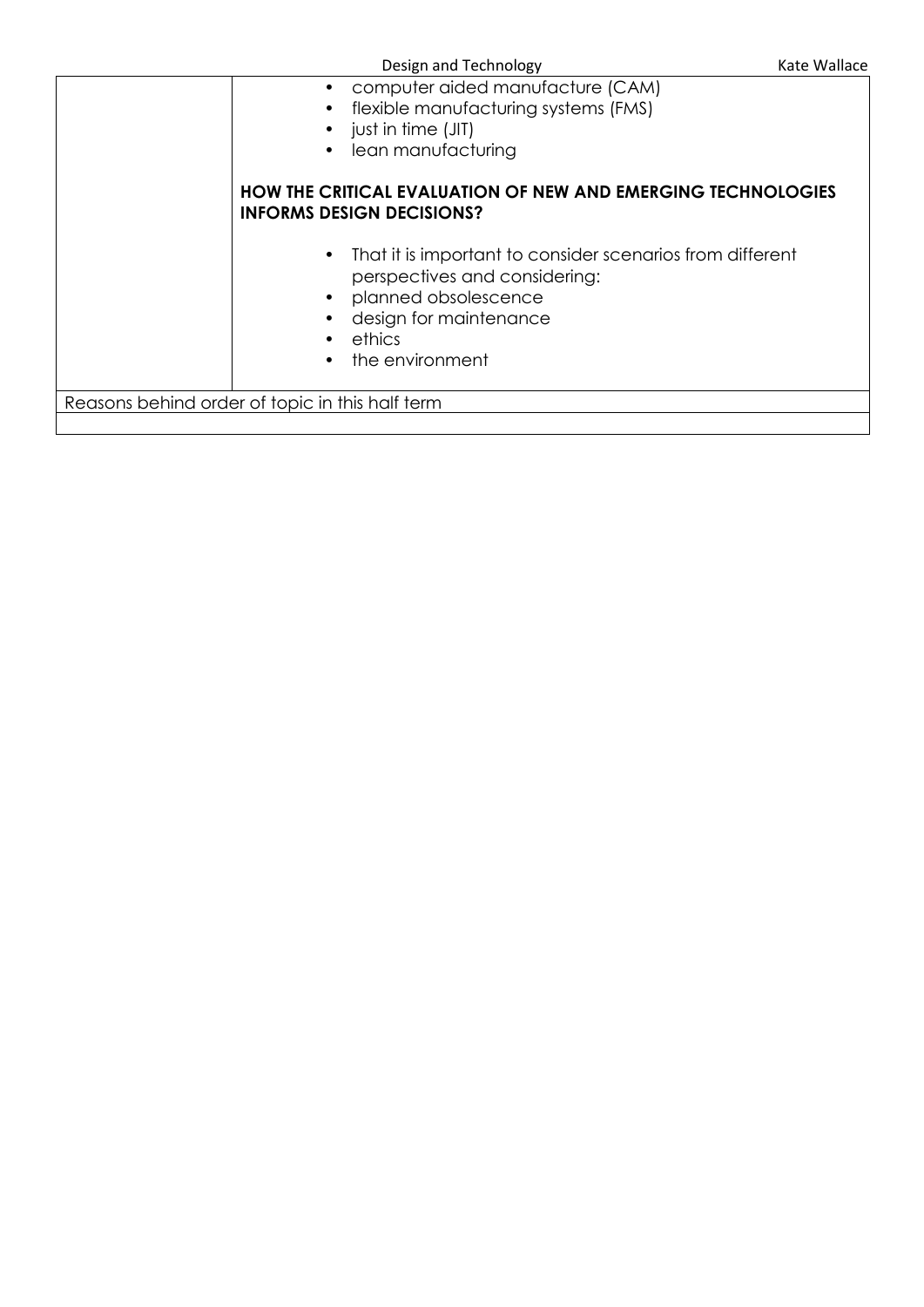| Subject Area: D&T - Product Design                                                      |                                                                          |                         |
|-----------------------------------------------------------------------------------------|--------------------------------------------------------------------------|-------------------------|
| Year Group: 10                                                                          | Unit of Work: Core Technical Principles                                  |                         |
| Half Term: 2                                                                            | Skills:                                                                  |                         |
|                                                                                         | 1.2 Energy generation and storage<br>$\bullet$                           |                         |
|                                                                                         |                                                                          |                         |
| <b>FOSSIL FUELS</b>                                                                     |                                                                          |                         |
|                                                                                         | How power is generated from:                                             |                         |
|                                                                                         | $\bullet$ coal                                                           |                         |
|                                                                                         | $\bullet$ gas                                                            |                         |
|                                                                                         | $\bullet$ oil.                                                           |                         |
|                                                                                         | Arguments for and against the selection of fossil fuels                  |                         |
|                                                                                         | <b>NUCLEAR POWER</b>                                                     |                         |
|                                                                                         | How nuclear power is generated. Arguments for and against the selection  |                         |
|                                                                                         | of nuclear power                                                         |                         |
|                                                                                         | <b>RENEWABLE ENERGY</b>                                                  |                         |
|                                                                                         | How power is generated from:                                             |                         |
|                                                                                         | • wind                                                                   |                         |
|                                                                                         | • solar                                                                  |                         |
|                                                                                         | • tidal                                                                  |                         |
|                                                                                         | • hydro-electrical                                                       |                         |
|                                                                                         | · biomass.                                                               |                         |
|                                                                                         |                                                                          |                         |
|                                                                                         | <b>ENERGY STORAGE SYSTEMS INCLUDING BATTERIES</b>                        |                         |
|                                                                                         | Kinetic pumped storage systems                                           |                         |
| Alkaline and re-chargeable batteries.<br>1.3 Developments in new materials<br>$\bullet$ |                                                                          |                         |
|                                                                                         |                                                                          | <b>MODERN MATERIALS</b> |
|                                                                                         | Developments made through the invention of new or improved processes     |                         |
|                                                                                         | eg Graphene, Metal foams and Titanium.                                   |                         |
|                                                                                         | Alterations to perform a particular function eg Coated metals, Liquid    |                         |
|                                                                                         | Crystal Displays (LCDs) and Nanomaterials.                               |                         |
|                                                                                         |                                                                          |                         |
|                                                                                         | <b>SMART MATERIALS</b>                                                   |                         |
|                                                                                         | That materials can have one or more properties that can be significantly |                         |
|                                                                                         | changed in a controlled fashion by external stimuli, such as stress,     |                         |
|                                                                                         | temperature, moisture, or PH eg shape memory alloys, thermochromic       |                         |
|                                                                                         | pigments and photochromic pigments                                       |                         |
| <b>COMPOSITE MATERIALS</b>                                                              |                                                                          |                         |
|                                                                                         | That composite materials are produced by combining two or more           |                         |
|                                                                                         | different materials to create an enhanced material e.g. glass reinforced |                         |
|                                                                                         | plastic (GRP) and carbon fibre reinforced plastic (CRP).                 |                         |
| <b>TECHNICAL TEXTILES</b>                                                               |                                                                          |                         |
|                                                                                         | How fibres can be spun to make enhanced fabrics eg conductive fabrics,   |                         |
|                                                                                         | fire resistant fabrics, kevlar and microfibres incorporating micro       |                         |
|                                                                                         | encapsulation.                                                           |                         |
|                                                                                         |                                                                          |                         |
| Reasons behind order of topic in this half term                                         |                                                                          |                         |

 $\bullet$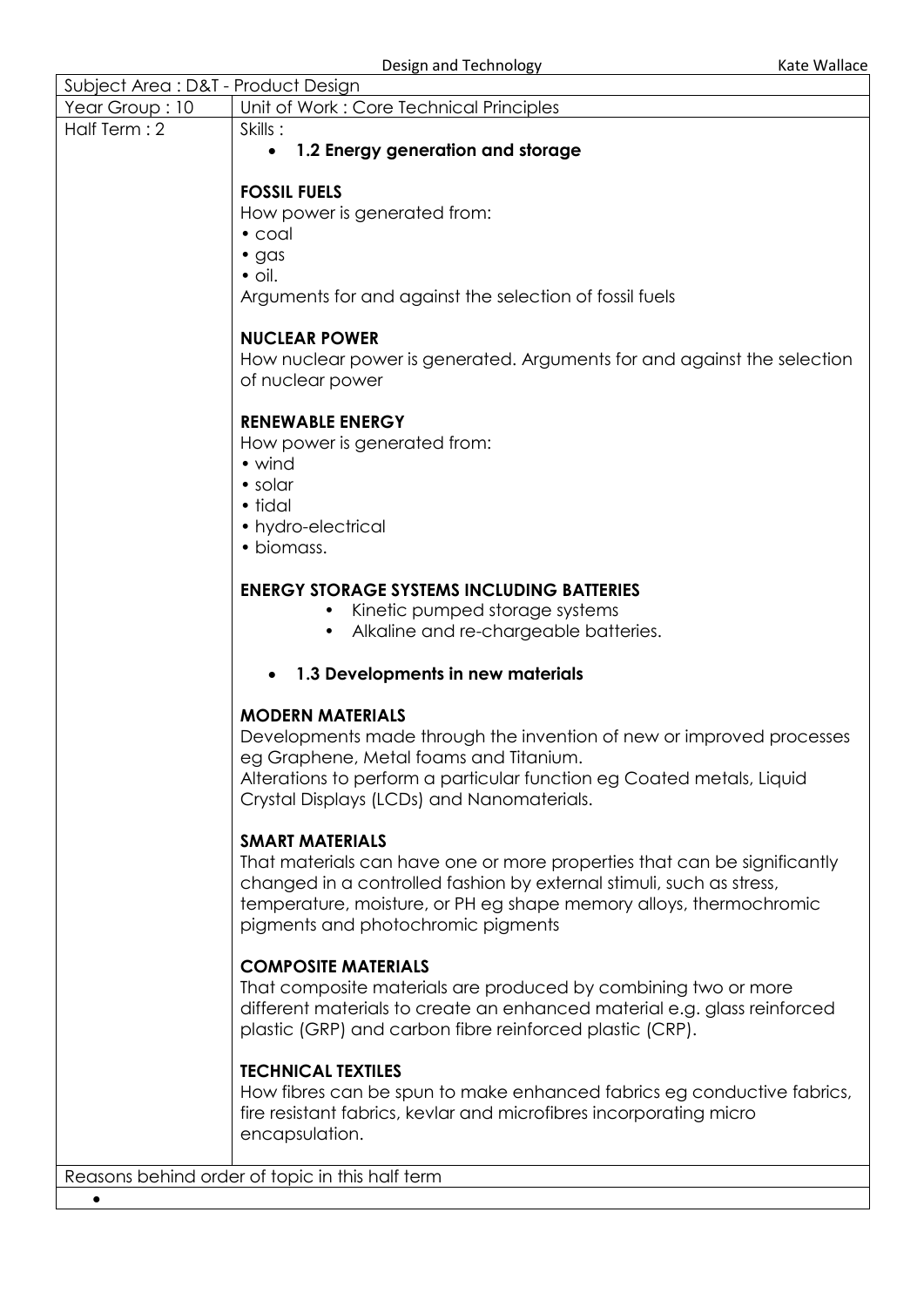| Subject Area: D&T - Product Design                                        |                                                                                  |  |
|---------------------------------------------------------------------------|----------------------------------------------------------------------------------|--|
| Unit of Work: Core Technical Principles<br>Year Group: 10                 |                                                                                  |  |
| Half Term: 3<br>Skills:<br>1.4 Systems approach to designing<br>$\bullet$ |                                                                                  |  |
|                                                                           |                                                                                  |  |
|                                                                           | <b>INPUTS</b>                                                                    |  |
|                                                                           | The use of light sensors, temperature sensors, pressure sensors and<br>switches. |  |
|                                                                           |                                                                                  |  |
|                                                                           | <b>PROCESSES</b>                                                                 |  |
|                                                                           | The use of programming microcontrollers as counters, timers and for              |  |
|                                                                           | decision making, to provide functionality to products and processes.             |  |
|                                                                           | <b>OUTPUTS</b>                                                                   |  |
|                                                                           | The use of buzzers, speakers and lamps, to provide functionality to              |  |
|                                                                           | products and processes.                                                          |  |
| <b>1.5 Mechanical devices</b>                                             |                                                                                  |  |
|                                                                           | <b>DIFFERENT TYPES OF MOVEMENT</b>                                               |  |
|                                                                           | The functions of mechanical devices to produce linear, rotary,                   |  |
|                                                                           | reciprocating and oscillating movements.                                         |  |
|                                                                           | <b>CHANGING MAGNITUDE AND DIRECTION OF FORCE</b>                                 |  |
|                                                                           | Levers:                                                                          |  |
|                                                                           | • first order                                                                    |  |
|                                                                           | • second order                                                                   |  |
|                                                                           | • third order                                                                    |  |
|                                                                           | Linkages:                                                                        |  |
|                                                                           | • bell cranks                                                                    |  |
|                                                                           | · push/pull                                                                      |  |
|                                                                           | Rotary systems:                                                                  |  |
|                                                                           | • CAMs and followers                                                             |  |
|                                                                           | • simple gear trains                                                             |  |
|                                                                           | • pulleys and belts                                                              |  |
|                                                                           |                                                                                  |  |
|                                                                           | Reasons behind order of topic in this half term                                  |  |
| $\bullet$                                                                 |                                                                                  |  |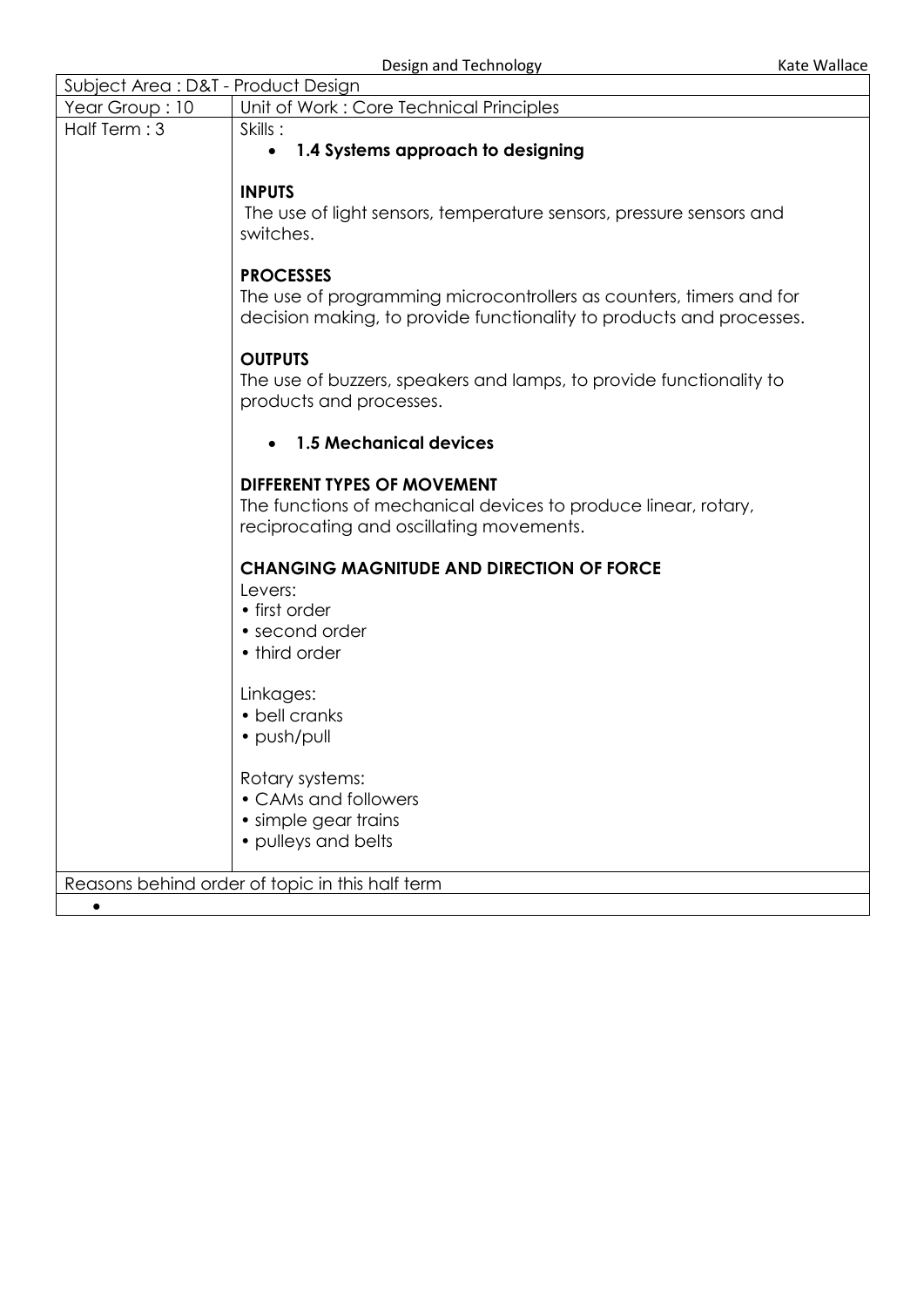Design and Technology **Kate Wallace** Kate Wallace

| Subject Area: D&T - Product Design |                                                         |  |  |
|------------------------------------|---------------------------------------------------------|--|--|
| Year Group: 10                     | Unit of Work: Core Technical Principles                 |  |  |
| Half Term: 4                       | Skills:                                                 |  |  |
|                                    | 1.6 Materials and their working properties<br>$\bullet$ |  |  |
|                                    |                                                         |  |  |
|                                    | <b>PAPERS AND BOARDS</b>                                |  |  |
|                                    | Papers including:                                       |  |  |
|                                    | • bleed proof                                           |  |  |
|                                    | • cartridge paper                                       |  |  |
|                                    | • grid<br>• layout paper                                |  |  |
|                                    | • tracing paper                                         |  |  |
|                                    |                                                         |  |  |
|                                    | Boards including:                                       |  |  |
|                                    | • corrugated card                                       |  |  |
|                                    | · duplex board                                          |  |  |
|                                    | • foil lined board                                      |  |  |
|                                    | • foam core board                                       |  |  |
|                                    | • ink jet card                                          |  |  |
|                                    | · solid white board                                     |  |  |
|                                    |                                                         |  |  |
|                                    | <b>NATURAL AND MANUFACTURED TIMBERS</b>                 |  |  |
|                                    | Hardwoods including:                                    |  |  |
|                                    | $\bullet$ ash                                           |  |  |
|                                    | • beech<br>• mahogany                                   |  |  |
|                                    | $\bullet$ oak                                           |  |  |
|                                    | • balsa                                                 |  |  |
|                                    |                                                         |  |  |
|                                    | Softwoods including:                                    |  |  |
|                                    | $\bullet$ larch                                         |  |  |
|                                    | • pine                                                  |  |  |
|                                    | • spruce                                                |  |  |
|                                    |                                                         |  |  |
|                                    | Manufactured boards including:                          |  |  |
|                                    | • medium density fibreboard (MDF)                       |  |  |
|                                    | • plywood                                               |  |  |
|                                    | • chipboard                                             |  |  |
|                                    | <b>METALS AND ALLOYS</b>                                |  |  |
|                                    | Ferrous metals including:                               |  |  |
|                                    | • low carbon steel                                      |  |  |
|                                    | • cast Iron                                             |  |  |
|                                    | • high carbon/tool steel                                |  |  |
|                                    |                                                         |  |  |
|                                    | Non ferrous metals including:                           |  |  |
|                                    | · aluminium                                             |  |  |
|                                    | • copper                                                |  |  |
|                                    | $\bullet$ tin                                           |  |  |
|                                    | $\bullet$ zinc                                          |  |  |
|                                    |                                                         |  |  |
|                                    | Alloys including:                                       |  |  |
|                                    | • brass<br>$\bullet$ stainless steel                    |  |  |

- stainless steel
- high speed steel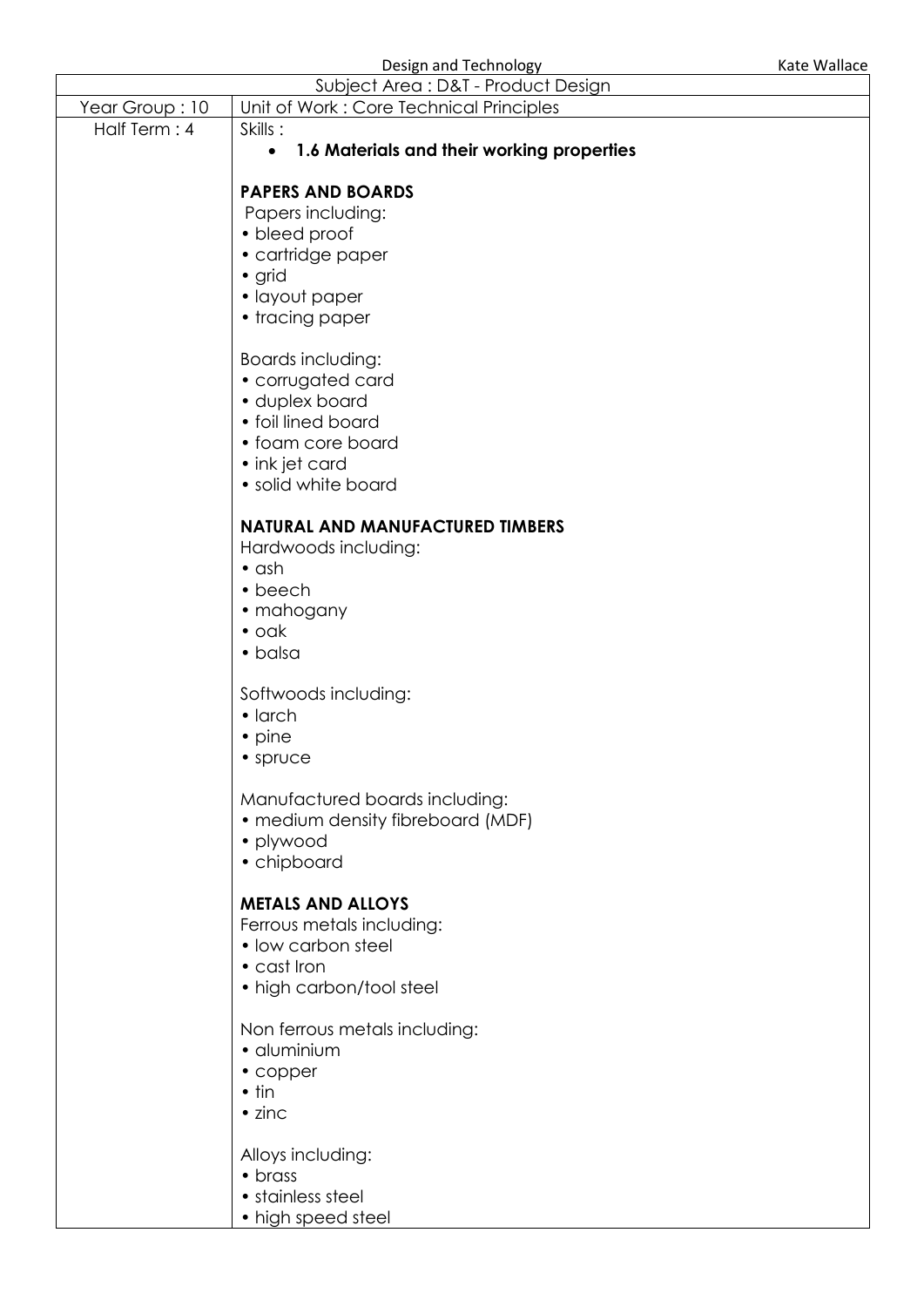# **POLYMERS**

Thermoforming including:

- acrylic (PMMA)
- high impact polystyrene (HIPS)
- high density polythene (HDPE)
- polypropylene (PP)
- polyvinyl chloride (PVC)
- polyethylene terephthalate (PET)

### Thermosetting including:

- epoxy resin (ER)
- melamine-formaldehyde (MF)
- phenol formaldehyde (PF)
- polyester resin (PR)
- urea–formaldehyde (UF

# **TEXTILES**

Natural fibres including:

- cotton
- wool
- silk

#### Synthetic fibres including:

- polyester
- polyamide (nylon)
- elastane (lycra)

Blended and mixed fibres including:

• cotton/polyester

#### woven including:

• plain weave

Non-woven including:

- bonded fabrics
- felted fabrics

Knitted textiles including:

• knitted fabrics

# **MATERIAL PROPERTIES**

In relation to the main categories outlined above (not the specific materials identified), students should know and understand physical properties such as:

- absorbency (resistance to moisture)
- density
- fusibility
- electrical and thermal conductivity.

In relation to the main categories outlined above (not the specific materials identified), students should know and understand working properties such as:

- strength
- hardness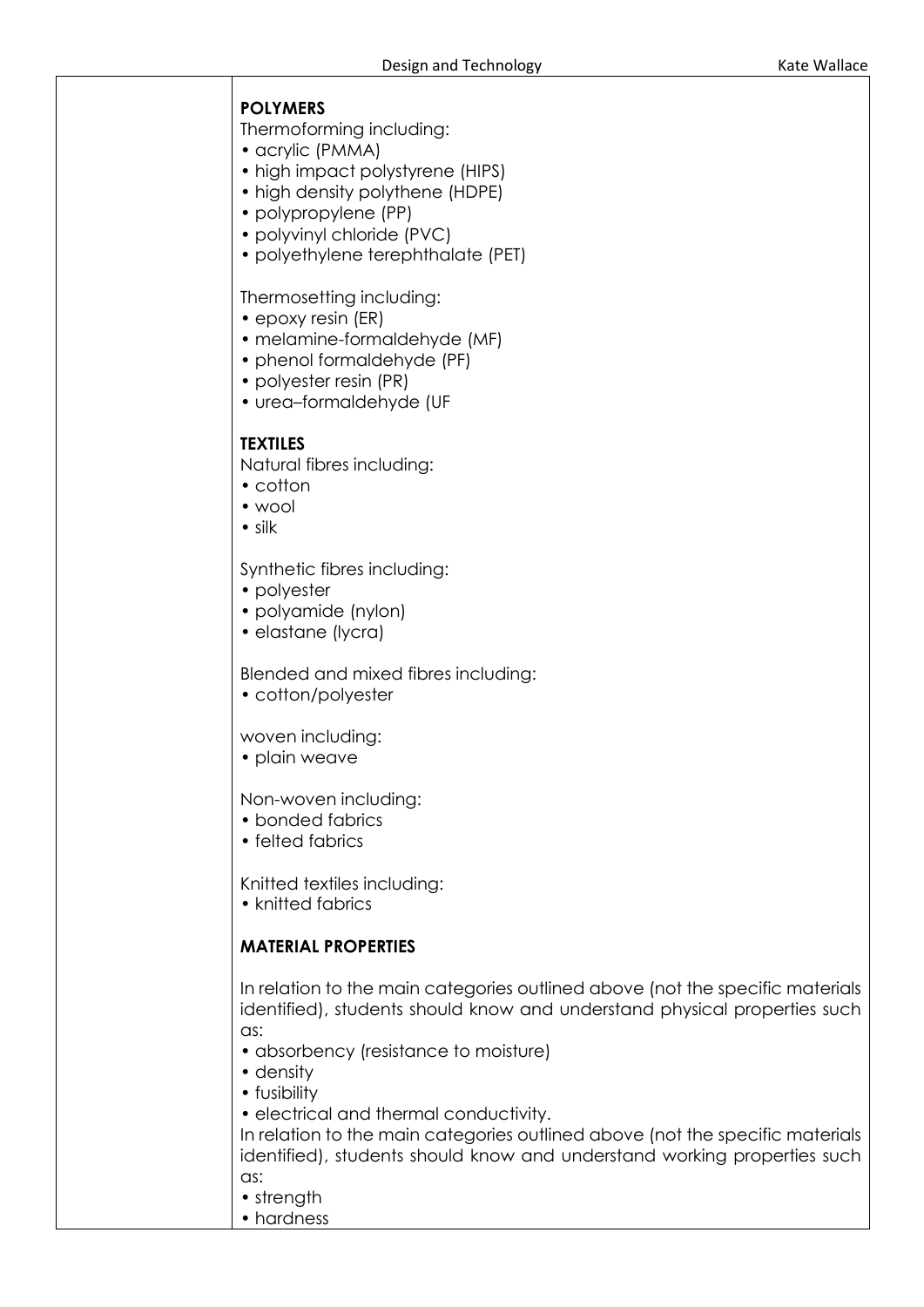|                                                 | $\bullet$ toughness<br>• malleability<br>• ductility and elasticity. |  |
|-------------------------------------------------|----------------------------------------------------------------------|--|
| Reasons behind order of topic in this half term |                                                                      |  |
|                                                 |                                                                      |  |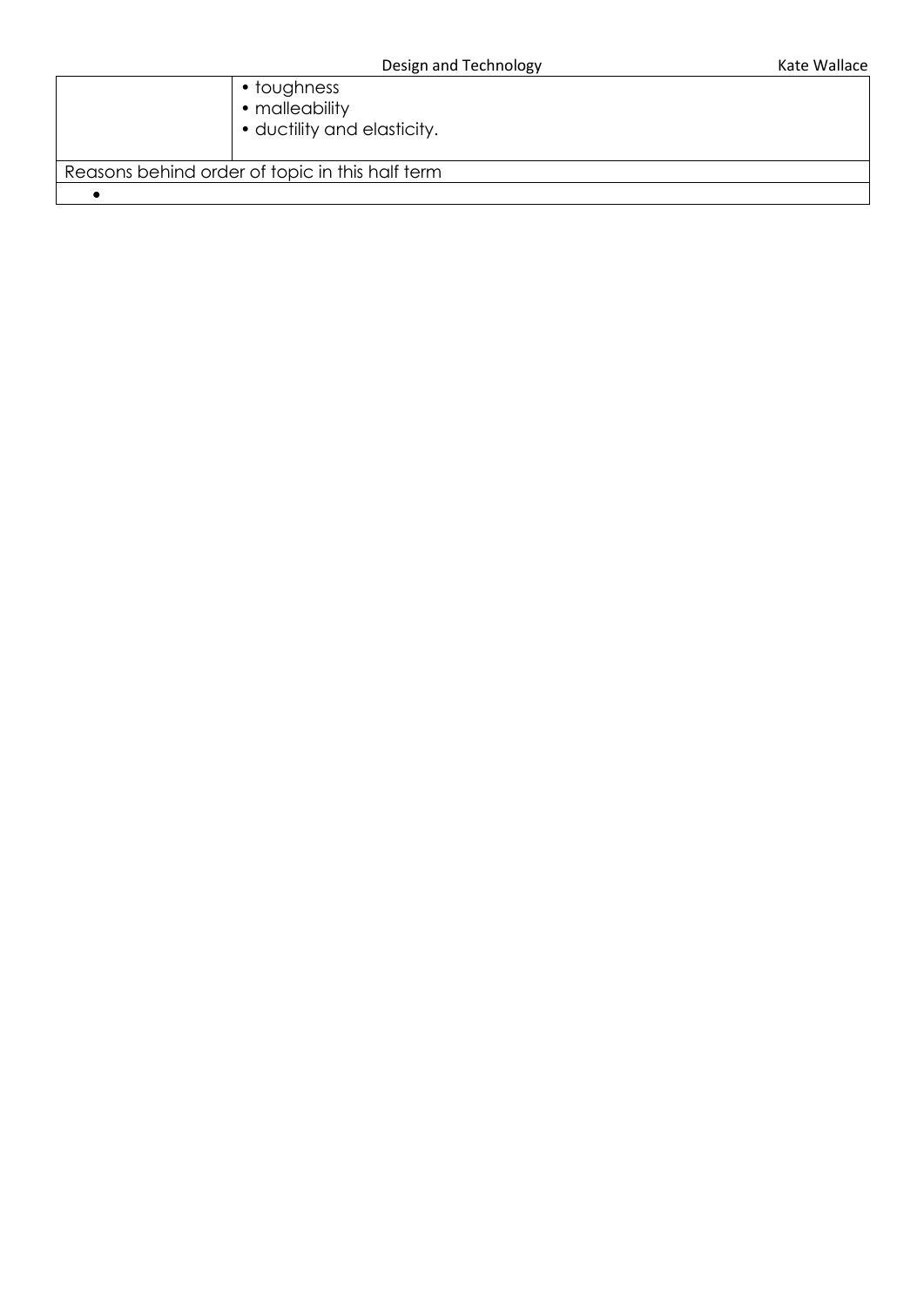|                                                                             | Design and Technology                                                                                                                                                                                                                                                                                                                                                                                                                                                                                                                                                                                                                                                                          | Kate Wallace |  |
|-----------------------------------------------------------------------------|------------------------------------------------------------------------------------------------------------------------------------------------------------------------------------------------------------------------------------------------------------------------------------------------------------------------------------------------------------------------------------------------------------------------------------------------------------------------------------------------------------------------------------------------------------------------------------------------------------------------------------------------------------------------------------------------|--------------|--|
| Subject Area: D&T - Product Design                                          |                                                                                                                                                                                                                                                                                                                                                                                                                                                                                                                                                                                                                                                                                                |              |  |
| Year Group: 10                                                              | Unit of Work: Specialist technical principles                                                                                                                                                                                                                                                                                                                                                                                                                                                                                                                                                                                                                                                  |              |  |
| Half Term: 5                                                                | Skills: 2 Specialist technical principles<br>In addition to the core technical principles, all students should develop an<br>in-depth knowledge and understanding of the following specialist technical<br>principles:                                                                                                                                                                                                                                                                                                                                                                                                                                                                         |              |  |
|                                                                             | • selection of materials or components<br>• forces and stresses<br>• ecological and social footprint<br>• sources and origins<br>• using and working with materials<br>• stock forms, types and sizes<br>• scales of production<br>• specialist techniques and processes<br>• surface treatments and finishes                                                                                                                                                                                                                                                                                                                                                                                  |              |  |
|                                                                             | 2.1 Selection of materials or components                                                                                                                                                                                                                                                                                                                                                                                                                                                                                                                                                                                                                                                       |              |  |
|                                                                             | In relation to at least one material category or system, students should be<br>able to select materials and components considering the factors listed<br>below<br>Functionality: application of use, ease of working.<br>$\bullet$<br>Aesthetics: surface finish, texture and colour.<br>$\bullet$<br>Environmental factors: recyclable or reused materials.<br>$\bullet$<br>Availability: ease of sourcing and purchase.<br>$\bullet$<br>Cost: bulk buying.<br>$\bullet$<br>Social factors: social responsibility.<br>$\bullet$<br>Cultural factors: sensitive to cultural influences.<br>Ethical factors: purchased from ethical sources such as FSC<br>$\bullet$<br>2.2 Forces and stresses |              |  |
| Materials and objects can be manipulated to resist and work with forces and |                                                                                                                                                                                                                                                                                                                                                                                                                                                                                                                                                                                                                                                                                                |              |  |
|                                                                             | stresses<br>Tension, compression, bending, torsion and shear.<br>Materials can be enhanced to resist and work with forces and stresses to<br>improve functionality<br>How materials can be reinforced, stiffened or made more flexible: eg<br>lamination, bending, folding, webbing, fabric interfacing.                                                                                                                                                                                                                                                                                                                                                                                       |              |  |
|                                                                             | 2.3 Ecological and social footprint<br>Ecological issues in the design and manufacture of products<br>Deforestation, mining, drilling and farming.<br>Mileage of product from raw material source, manufacture, distribution,<br>user location and final disposal.<br>That carbon is produced during the manufacture of products.<br>The six Rs<br>Reduce<br>Refuse<br>Re-use<br>Repair                                                                                                                                                                                                                                                                                                        |              |  |
|                                                                             | Recycle                                                                                                                                                                                                                                                                                                                                                                                                                                                                                                                                                                                                                                                                                        |              |  |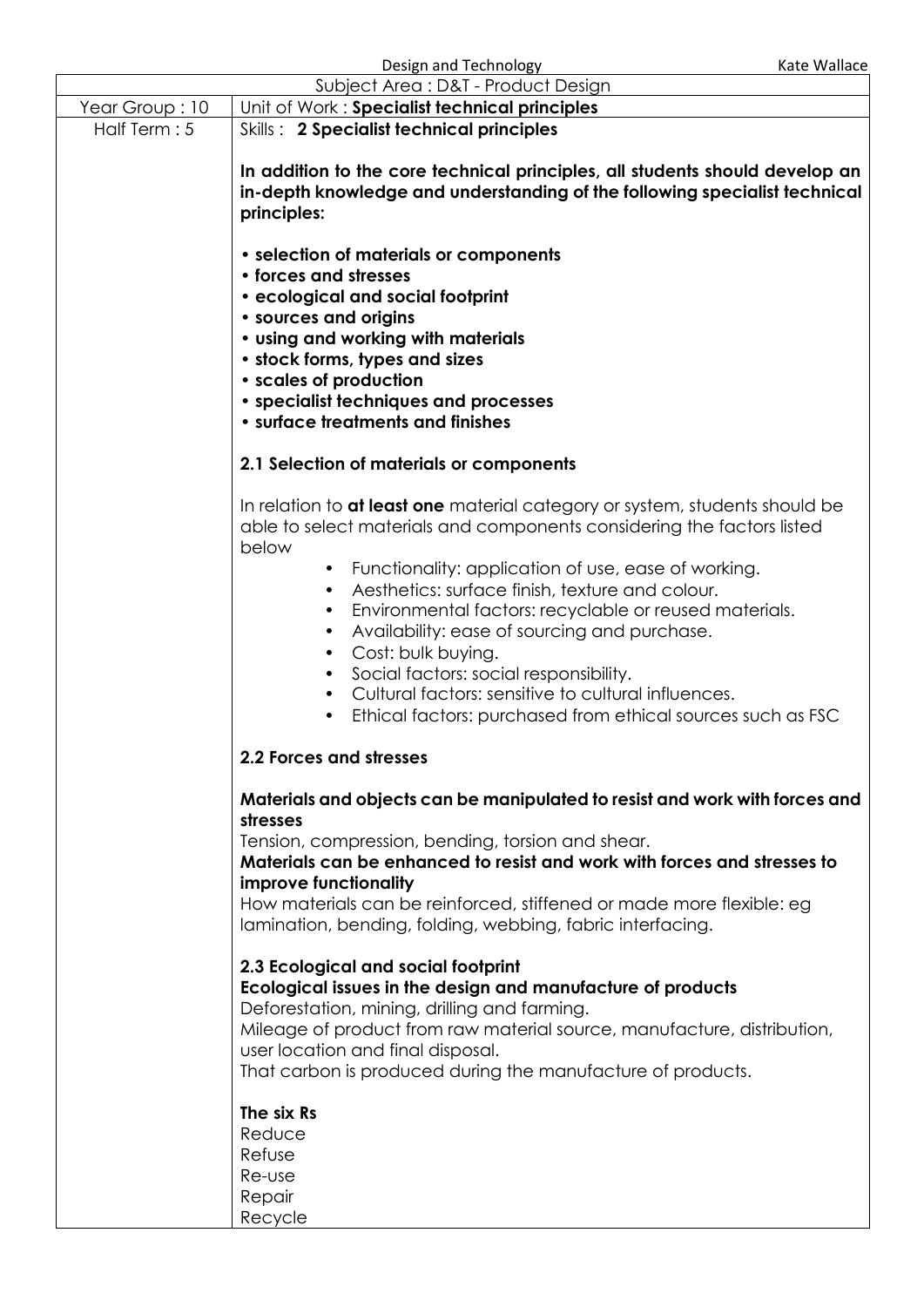| Rethink.<br>Social issues in the design and manufacture of products<br>Safe working conditions; reducing oceanic/ atmospheric pollution and<br>reducing the detrimental (negative) impact on others.                                                                                                                                                                                                                                                                                                                                                                                      |
|-------------------------------------------------------------------------------------------------------------------------------------------------------------------------------------------------------------------------------------------------------------------------------------------------------------------------------------------------------------------------------------------------------------------------------------------------------------------------------------------------------------------------------------------------------------------------------------------|
| <b>2.4 Sources and origins</b><br>Primary sources of materials and the main processes involved in converting<br>into workable forms for at least one material area.                                                                                                                                                                                                                                                                                                                                                                                                                       |
| • Paper and board (how cellulose fibres are derived from wood and grasses<br>and converted into paper).<br>Timber based materials (Seasoning, conversion and creation of<br>manufactured timbers).<br>• Metal based materials (extraction and refining).<br>• Polymers (refining crude oil, fractional distillation and cracking).<br>• Textile based materials (obtaining raw material from animal, chemical<br>and vegetable sources, processing and spinning).                                                                                                                         |
| 2.5 Using and working with materials<br><b>Properties of materials</b>                                                                                                                                                                                                                                                                                                                                                                                                                                                                                                                    |
| Students must know and understand how different properties of materials<br>and components are used in commercial products, how properties<br>influence use and how properties affect performance.                                                                                                                                                                                                                                                                                                                                                                                         |
| Students must know and understand the physical and mechanical<br>properties relevant to commercial<br>products in their chosen area as follows:                                                                                                                                                                                                                                                                                                                                                                                                                                           |
| • Papers and boards (flyers/leaflets and card based food packaging).                                                                                                                                                                                                                                                                                                                                                                                                                                                                                                                      |
| • Timber based materials (traditional timber children's toys and flat pack<br>furniture).                                                                                                                                                                                                                                                                                                                                                                                                                                                                                                 |
| • Metal based materials (cooking utensils and hand tools).                                                                                                                                                                                                                                                                                                                                                                                                                                                                                                                                |
| • Polymers (polymer seating and electrical fittings).                                                                                                                                                                                                                                                                                                                                                                                                                                                                                                                                     |
| • Textile based materials (sportswear and furnishings).                                                                                                                                                                                                                                                                                                                                                                                                                                                                                                                                   |
| • Electronic and mechanical systems (motor vehicles and domestic<br>appliances).                                                                                                                                                                                                                                                                                                                                                                                                                                                                                                          |
| The modification of properties for specific purposes<br>• Additives to prevent moisture transfer (paper and boards).<br>• Seasoning to reduce moisture content of timbers (timber based<br>materials).<br>• Annealing to soften material to improve malleability (metal based<br>materials).<br>• Stabilisers to resist UV degradation (polymers).<br>• Flame retardants reduce combustion and fire hazards (textile based<br>materials).<br>• Photosensitive PCB board in PCB manufacture and anodizing aluminium<br>to improve surface<br>hardness (electronic and mechanical systems). |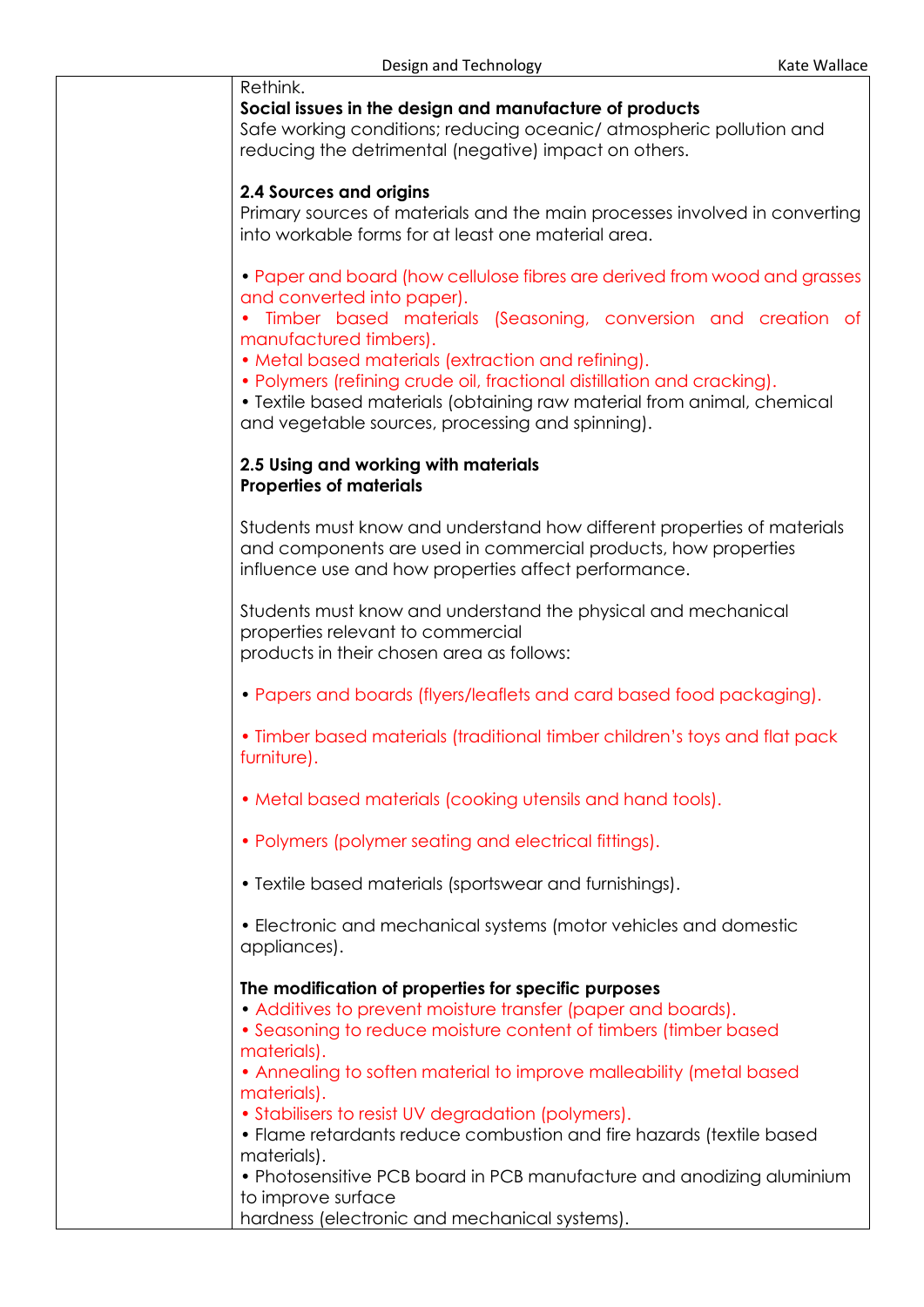|                                                               | How to shape and form using cutting, abrasion and addition                      |  |
|---------------------------------------------------------------|---------------------------------------------------------------------------------|--|
|                                                               | • Papers and boards (how to cut, crease, score, fold and perforate card).       |  |
|                                                               | • Timber based materials (how to cut, drill, chisel, sand and plane).           |  |
|                                                               | • Metal based materials (how to cut, drill, turn, mill, cast, bronze and weld). |  |
| • Polymers (how to cut, drill, cast, deform, print and weld). |                                                                                 |  |
|                                                               | • Textile based materials (how to sew, pleat, gather, quilt and pipe).          |  |
|                                                               | • Electronic and mechanical systems (how to cut, drill and solder).             |  |
|                                                               |                                                                                 |  |
| Reasons behind order of topic in this half term               |                                                                                 |  |
|                                                               |                                                                                 |  |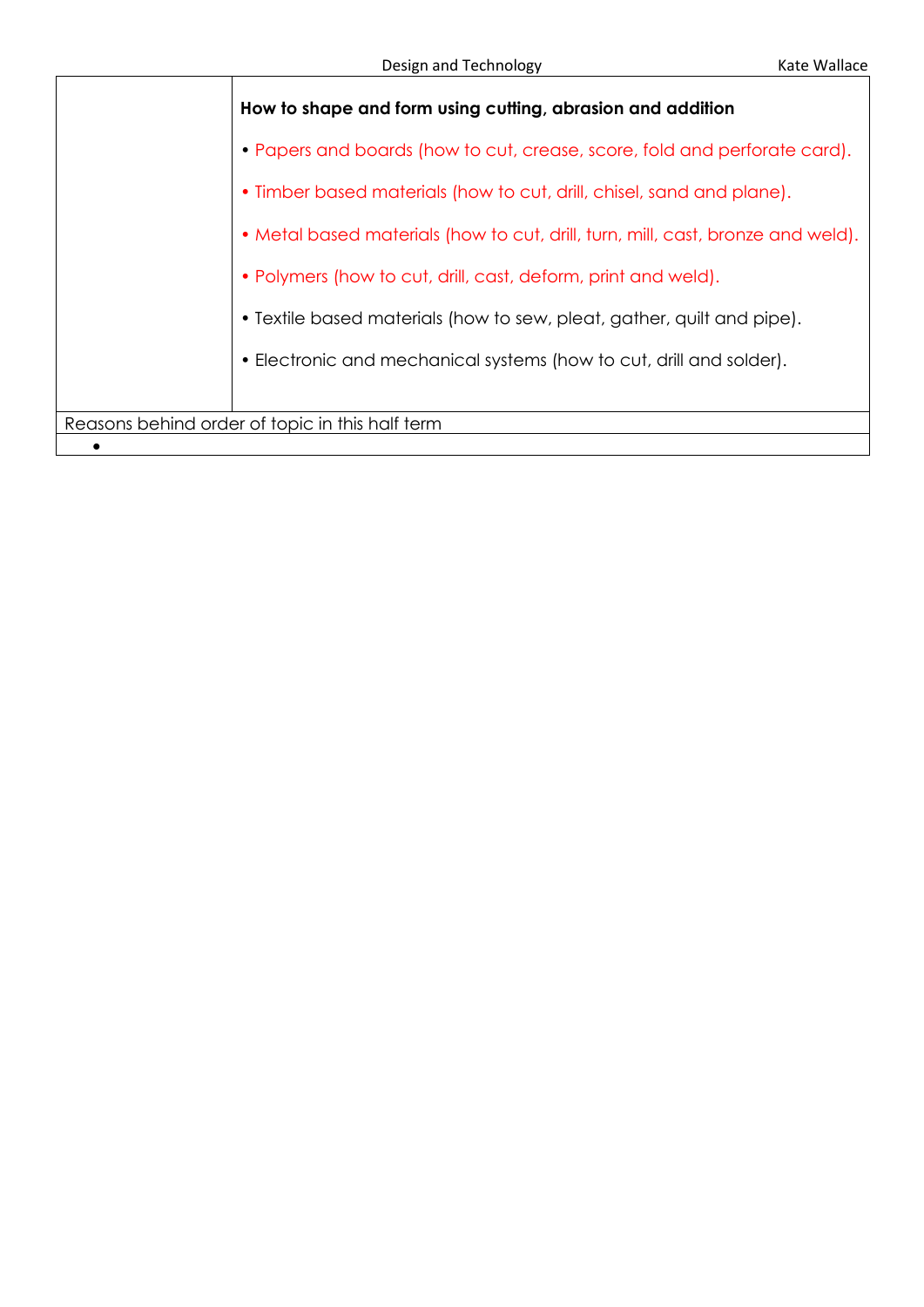Design and Technology **Kate Wallace** Besign and Technology **Kate Wallace** 

| Subject Area: D&T - Product Design |                                               |                                       |
|------------------------------------|-----------------------------------------------|---------------------------------------|
| Year Group: 10                     | Unit of Work: Specialist technical principles |                                       |
| Half Term: 6                       | Skills:                                       | Intro of Controlled Assessment NEA    |
|                                    |                                               | portfolio. 1 lesson of theory to      |
|                                    | 2.6 Stock forms, types and sizes              | continue to embed knowledge and       |
|                                    |                                               | 1 lesson of NEA.                      |
|                                    | Commercially available types and              | Introduction to GCSE DT - Teach how   |
|                                    | sizes of materials and components.            | organise digital work on U<br>to      |
|                                    | Papers and boards:                            | Drive/USB/FROG and theory work in     |
|                                    | • sheet, roll and ply                         | files                                 |
|                                    | • sold by size eg A3, thickness,              |                                       |
|                                    | weight and colour                             | Intro context and brief and analysis  |
|                                    | • standard components eg                      | of context and brief                  |
|                                    | fasteners, seals and bindings                 |                                       |
|                                    | • cartridge paper and corrugated              | Intro how to carry out and use        |
|                                    | card.                                         | primary and secondary data to         |
|                                    |                                               | understand client and/or user needs.  |
|                                    | Timber based materials:                       | Include<br>оf<br>market<br>examples   |
|                                    | · planks, boards and standard                 | research, interviews, focus groups    |
|                                    | moldings                                      | and product analysis and evaluation   |
|                                    | • sold by length, width, thickness            |                                       |
|                                    | and diameter                                  | Pupils to carry out their own user    |
|                                    | • standard components eg                      | investigation/market research<br>for  |
|                                    | woodscrews, hinges, KD fittings.              | project                               |
|                                    | <b>Metal based materials:</b>                 | Presentation of client's responses    |
|                                    | • sheet, rod, bar and tube                    | using excel charts/tables - highlight |
|                                    | • sold by length, width, thickness            | that pupils will need to interpret    |
|                                    | and diameter                                  | data in their GCSE exam.              |
|                                    | • standard components eg rivets,              |                                       |
|                                    | machine screws, nuts, and bolts.              | Intro use of the work of others -     |
|                                    |                                               | • Harry Beck<br>• Marcel Breuer       |
|                                    | Polymers:<br>• sheet, rod, powder, granules,  | $\bullet$ Coco Chane                  |
|                                    | foam and films                                | • Norman Foste                        |
|                                    | • sold by length, width, gauge and            | • Sir Alec Issigoni                   |
|                                    | diameter                                      | • William Morri                       |
|                                    | • standard components eg screws,              | • Alexander McQueen                   |
|                                    | nuts and bolts, hinges.                       | • Mary Quant                          |
|                                    |                                               | • Louis Comfort Tiffan                |
|                                    | Textile based materials:                      | • Raymond Templer                     |
|                                    | • yarns and fabrics                           | • Marcel Breuer                       |
|                                    | • sold by roll size, width, weight and        | • Gerrit Reitveld                     |
|                                    | ply                                           | • Charles Rennie Macintosh            |
|                                    | • standard components eg zips,                | • Aldo Rossi                          |
|                                    | press studs, velcro.                          | • Ettore Sottsass                     |
|                                    |                                               | • Philippe Starck                     |
|                                    | Electrical and mechanical                     | • Vivienne Westwood.                  |
|                                    | components:                                   | • Alessi                              |
|                                    | • sold by quantity, volt and current          | • Apple                               |
|                                    | rating                                        | • Braun                               |
|                                    | • standard components eg E12                  | • Dyson                               |
|                                    | resistor series, dual in line IC              | $\bullet$ Gap                         |
|                                    | packages (DIL), microcontrollers              | • Primark                             |
|                                    | (PIC).                                        | • Under Armour                        |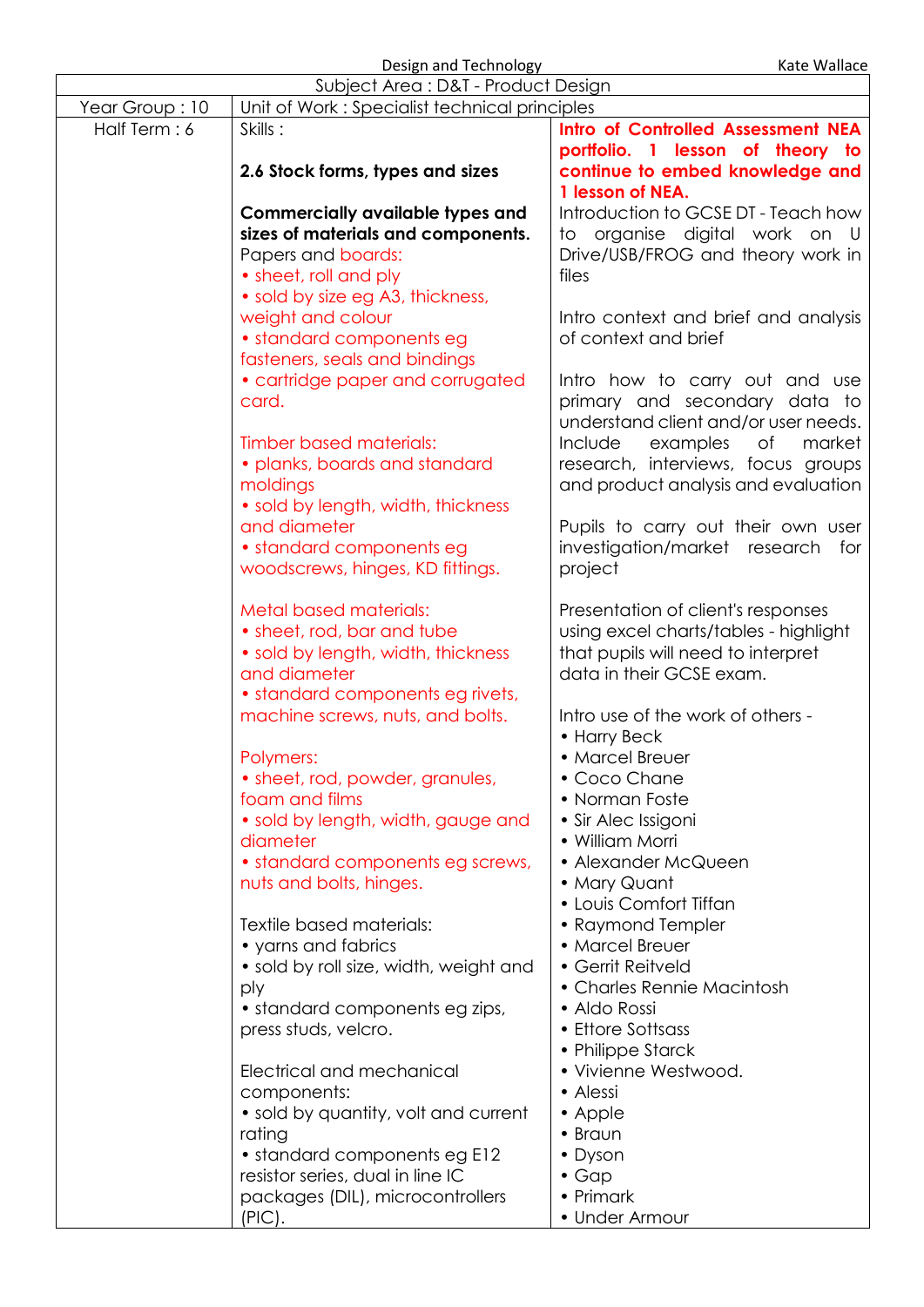| 2.7 Scales of production<br>How products are produced in<br>different volumes.<br>The reasons why different<br>manufacturing methods are used<br>for different production volumes:<br>• prototype<br>• batch                                                                     | $\bullet$ Zara.<br>Students must investigate, analyse<br>and evaluate<br>the work of 2 designers and 2<br>companies from the list provided in<br>previous lesson and create an<br>Inspiration page to inform their own<br>designing. This may also form part<br>of their exam, so all work will need<br>to be printed to put into their theory<br>folder.                                                                   |
|----------------------------------------------------------------------------------------------------------------------------------------------------------------------------------------------------------------------------------------------------------------------------------|-----------------------------------------------------------------------------------------------------------------------------------------------------------------------------------------------------------------------------------------------------------------------------------------------------------------------------------------------------------------------------------------------------------------------------|
| $\bullet$ mass<br>• continuous.<br>2.8 Specialist techniques and<br>processes<br>The use of production aids<br>How to use measurement/reference<br>points,<br>templates, jigs and patterns where<br>suitable.                                                                    | Intro Human factors and<br>anthropometric data How the<br>following techniques are used and<br>applied:<br>• human factors including<br>ergonomics<br>• the use of anthropometric data<br>and percentiles.                                                                                                                                                                                                                  |
| Tools, equipment and processes<br>A range of tools, equipment and<br>processes that can be used to<br>shape, fabricate, construct and<br>assemble<br>high quality prototypes, as<br>appropriate to the materials and/or<br>components being used including:<br>wastage, such as: | Students are to create a page of<br>useful data and information to be<br>referred to when designing for their<br>client<br>Intro Product analysis for<br>improvement<br>· planned obsolescence<br>• design for maintenance<br>• ethics<br>• the environment.                                                                                                                                                                |
| • die cutting<br>• perforation<br>• turning<br>• sawing<br>• milling<br>· drilling<br>• cutting and shearing<br>addition, such as:                                                                                                                                               | Class given same existing product to<br>consider<br>improvements/developments to<br>make it suitable for their client,<br>product maintenance, sustainability,<br>planned obsolescence                                                                                                                                                                                                                                      |
| • brazing<br>• welding<br>• Iamination<br>• soldering<br>• 3D printing<br>• batik<br>• sewing<br>• bonding<br>• printing<br>deforming and reforming such as:<br>• vacuum forming<br>• creasing<br>• pressing                                                                     | Intro impact of new and emerging<br>technologies on contemporary and<br>potential future scenarios in relation<br>to industry and production<br>techniques and systems.<br>• the design and organisation of the<br>workplace including automation<br>and the use of robotics<br>• buildings and the place of work<br>• tools and equipment<br>• automation<br>• computer aided design (CAD)<br>· computer aided manufacture |
| • drape forming<br>• bending                                                                                                                                                                                                                                                     | (CAM)<br>• flexible manufacturing systems                                                                                                                                                                                                                                                                                                                                                                                   |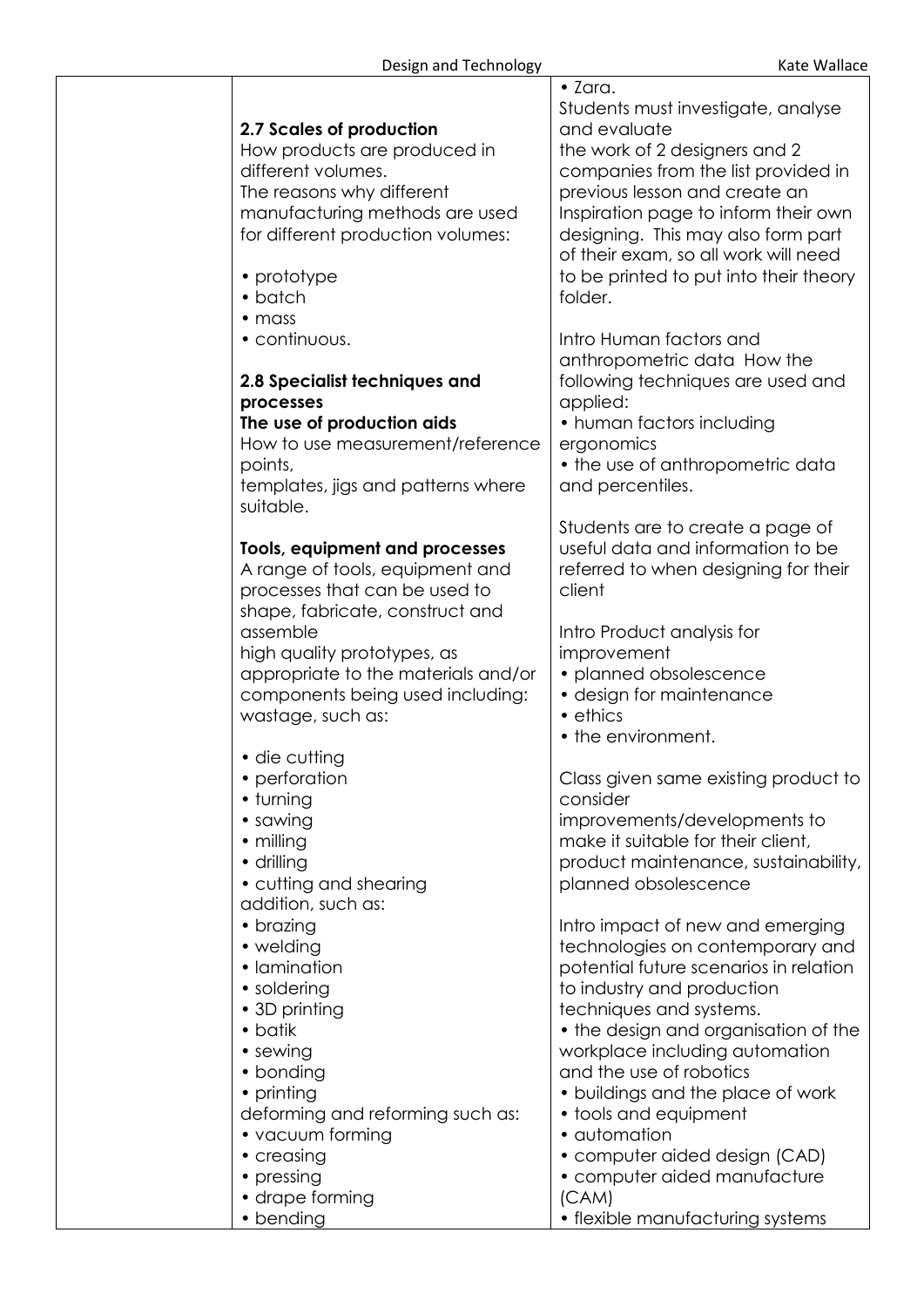| • folding                             | (FMS)                                                |
|---------------------------------------|------------------------------------------------------|
| • blow moulding                       | • just in time (JIT)                                 |
| • casting                             | • lean manufacturing.                                |
| • injection moulding                  |                                                      |
| • extrusion.                          | Intro impact of new and emerging                     |
|                                       | technologies on contemporary and                     |
| How materials are cut shaped and      | potential future scenarios in relation               |
| formed to a tolerance                 | to enterprise and people culture                     |
| The manufacture to minimum and        | and society, Fairtrade.                              |
| maximum measurements.                 |                                                      |
| Extracting information on tolerances  | • Changes in fashion and trends in                   |
| and using it to control quality and   | relation to new and emergent                         |
| make a prototype.                     | technologies.                                        |
| <b>Commercial processes</b>           | • Respecting people of different                     |
| Papers and boards (offset             | faiths and beliefs.                                  |
| lithography and die cutting).         |                                                      |
| • Timber based materials (routing     | • How products are designed and                      |
| and turning).                         | made to avoid having a negative                      |
| • Metal based materials (milling and  | impact on others:                                    |
| casting).                             | • design for disabled                                |
| • Polymers (injection molding and     | • elderly                                            |
| extrusion).                           | · different religious groups.                        |
| • Textile based materials (weaving,   | • crowd funding                                      |
| dying and printing).                  | • virtual marketing and retail                       |
| • Electrical and mechanical systems   | • co-operatives                                      |
| (pick and place assembly and flow     | • fair trade.                                        |
| soldering).                           | • How technology push/market pull<br>affects choice. |
| The application and use of Quality    | • Changing job roles due to the                      |
| Control to include measurable and     | emergence of new ways of working                     |
| quantitative systems used during      | driven by technological change.                      |
| manufacture                           |                                                      |
|                                       | Intro impact of new and emerging                     |
| • Papers and boards (registration     | technologies on contemporary and                     |
| marks).                               | potential future scenarios in relation               |
| • Timber based materials              | to sustainability and environment,                   |
| (dimensional accuracy                 | ecological, environmental and                        |
| using go/no go fixture).              | social issues in design,                             |
| • Metal based materials               | The impact of resource                               |
| (dimensional accuracy using a         | consumption on the planet:                           |
| depth stop).                          | • finite                                             |
| • Polymers (dimensional accuracy      | • non-finite                                         |
| by selecting correct laser settings). | • disposal of waste.                                 |
| • Textile based materials             | • Positive and negative impacts                      |
| (dimensional accuracy checking a      | new products have on the                             |
| repeating print against an original   | environment:                                         |
| sample).                              | • continuous improvement                             |
| • Electrical and mechanical systems   | • efficient working                                  |
| (UV exposure, developing and          | • pollution                                          |
| etching times in PCB manufacture).    | • global warming.                                    |
| 2.9 Surface treatments and finishes   | • Deforestation, mining, drilling and                |
|                                       | farming.<br>• Carbon footprint                       |
|                                       | • 6rs - Reduce, refuse, re-use, repair,              |
|                                       | recycle and rethink.                                 |
|                                       |                                                      |